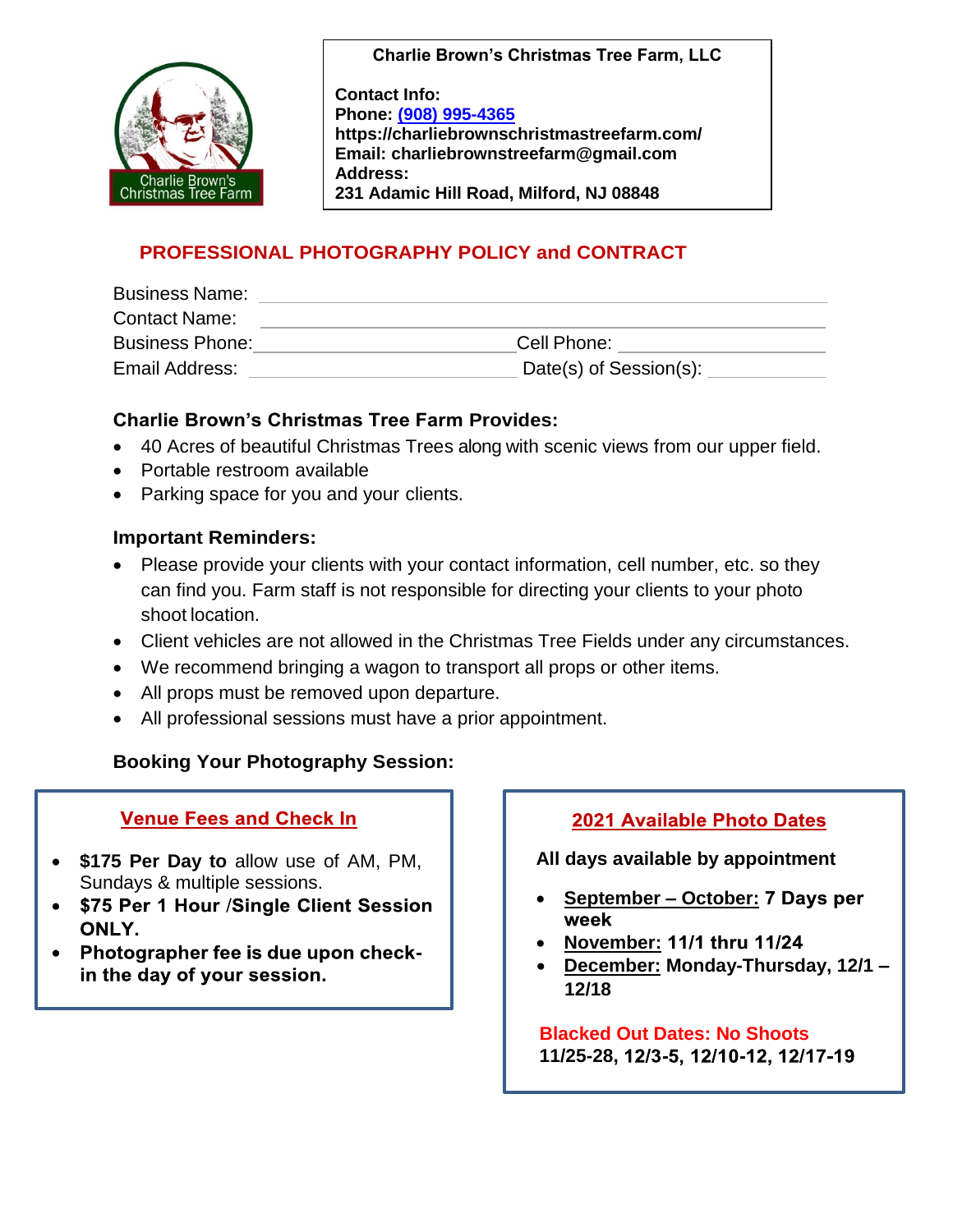## **FARM POLICIES & GUIDELINES WHAT TO EXPECT FOR YOUR SESSION**

- 1. **Written Consent:** This Professional Photography Policy Agreement and Contract must be completed and signed by photographers and accepted and confirmed by Charlie Brown's Christmas Tree Farm in advance and prior to any photos taken.
- 2. **Booking Appointments:** Bookings for all photography sessions must be made in advance.
- 3. **Photography Fees:** Fees MUST be paid upon arrival and prior to beginning any booked photography sessions. Fees must be paid directly from the photographer to Charlie Brown's Christmas Tree Farm.
	- a. **Day Rate:** The photography fee charged during available photography dates is **\$175 per day** to allow photographers the benefit of morning and evening sun and to book multiple clients.
	- b. **One Hour Rate: The photography fee requiring no more than one hour is \$75.**
- 4. **Farm Entry & Egress:** Please plan photography sessions accordingly to include time needed for setup & breakdown:
	- a. There is no entry to the farm before 7AM
	- b. You must leave the farm premises no later than 5PM no exceptions.
- 5. **Parking:** All vehicles MUST be parked in the parking area and may not be driven out to our fields regardless of weather conditions.
- 6. **Photography Locations:** Charlie Brown's Christmas Tree Farm does not reserve settings or specific areas.
- 7. **Outside Vendors**: Any activity requiring an outside vendor will require prior notification and approval.
	- a. All Professional Santa or Holiday characters hired by either photographers or clients are prohibited while Charlie Brown's Christmas Tree Farm is open to the general public.
- 8. **Photographer Props:** Any and all props, clothing, furniture or other objects used for a photo shoot must be removed at the end of the session.
- 9. **Vintage Vehicles:** You may bring vintage vehicles into the fields as a photosession prop if field conditions are suitable. Coordinate with Charlie Brown's Christmas Tree Farm prior to bringing the vintage/prop vehicle. We are not responsible for any vintage/prop vehicles that are brought into the fields.
- 10. **Public Areas:** No public area may be closed or blocked to farm customers during regular business hours during your session.
- 11. **Children:** Children under 12 years of age MUST be accompanied by an adult at all times.
- 12. **Pets:** All pets must remain on a leash at all times. Pet owners are directly responsible for immediate removal and proper disposal of pet waste. Please bring your own waste bags for doggie clean-up.
- 13. **Disruptions:** Charlie Brown's Christmas Tree Farm reserves the right to prohibit any business disruptions to daily operations or to regular customers due to photography sessions.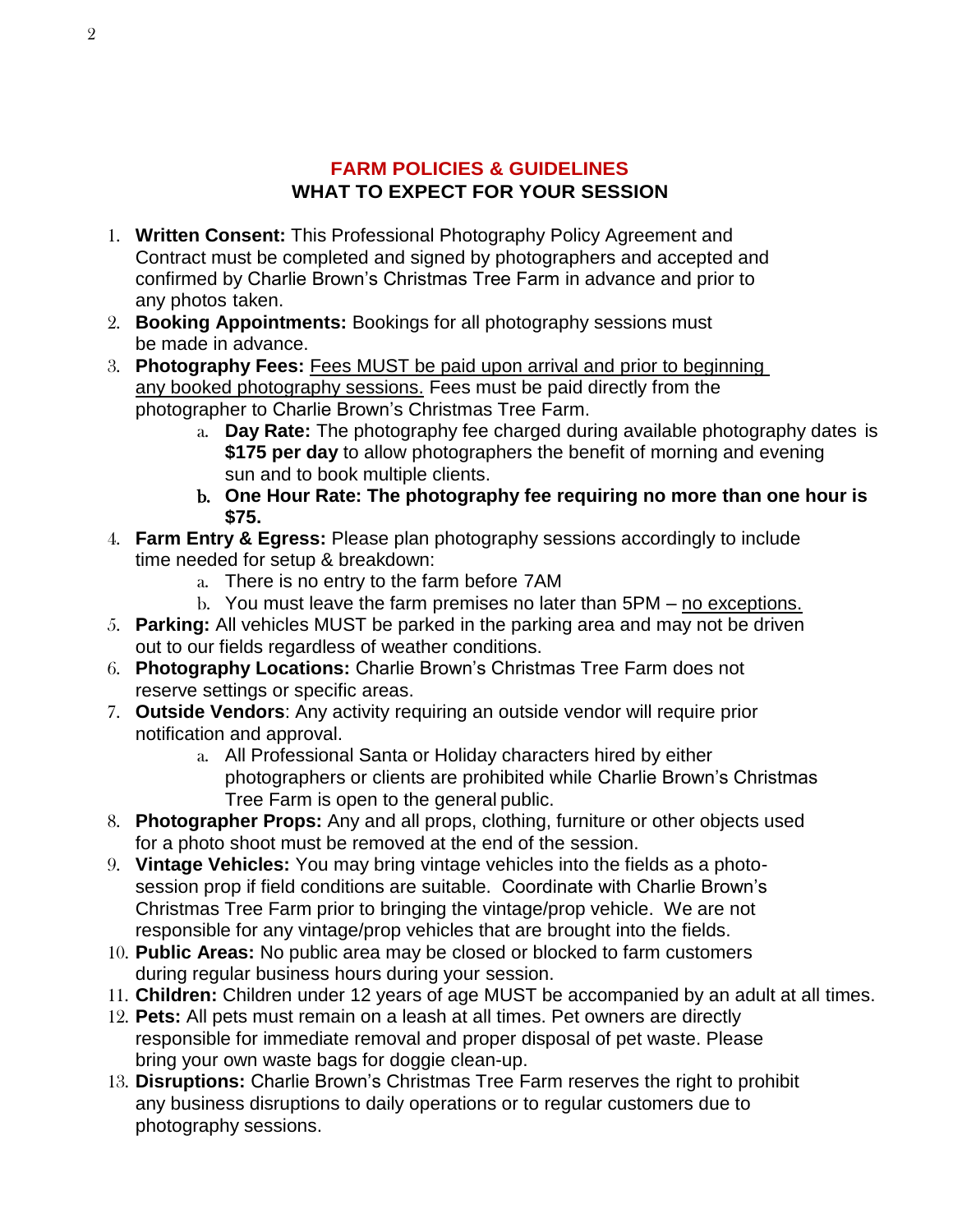- 14. **Accessing Photography Locations:** Charlie Brown's Christmas Tree Farm is a fully-operating farm. It is important to take into consideration weather and the natural environment as you and your clients prepare for your visit with us.
	- a. Please be aware that you and your clients may have to walk  $\frac{1}{4}$  mile from the parking lot to the Christmas Tree field.
	- b. Be sure your clients understand that it will take a few minutes to walk to the fields from the parking area so they won't be late for their session.
	- c. Photographers and clients must wear sensible shoes for the walk out, then they can change into their nice shoes. Boots or closed-toed shoes are recommended.
	- d. Please be advised that sandals, high heels, high wedges, etc., are not suitable for walking a long distance across uneven ground with high grass that can hide ant beds, stumps, and gopher holes.
	- e. Charlie Brown's Christmas Tree Farm reserves the right to prohibit inappropriate attire on premises at all times.
- 15. **Safety:** This is a working farm please be aware of your surroundings at all times!
	- a. Use care and caution around moving vehicles and landscaping.
		- b. Watch for uneven ground, stumps, snakes, fire ants, wasps, holes, etc.
- 16. **Restrooms**. We provide a porta-pottie which is kept clean. Please be advised there are no running water or public restrooms on the farm.
- 17. **Trash & Clean Up**. Photographers and their clients are responsible for cleanup and proper disposal of any and all garbage, trash, debris, waste, food wrappers, etc. – no exceptions.
- 18. **Weather:** Every possible effort will be made to accommodate re-scheduling a session due to weather. Please call the farm for any date changes.
- 19. **Trees:** Most Christmas trees in the field are 5-10ft tall. There is very little shade.
- 20. **Farm Props Available for Rental:** We have the following props available for rental Christmas Sleigh, Red Wagon with Hay, Kubota M7060 Tractor, Ford 1997 F-150 Charlie Brown's Christmas Tree Farm Truck. \$50 per prop per day. Photos are available upon request. Please reserve props when making your appointment. Props reserved on a first come first served basis.
- 21. **Do not instruct your clients to call Charlie Brown's Christmas Tree Farm.** They are your responsibility.
- 22. **Contacting Us:** We receive many more phone calls than we are able to return, so the best way to reach us is by text message: (908) 995-4365.

# **SECURING YOUR DATES**

### **Please sign and return this entire 4-page document via one of the following methods to secure your date:**

- 1. Scan and sign this 4-page document and email to charliebrownstreefarm@gmail.com
- 2. Scan and sign this 4-page document and Mail to: Charlie Brown's Christmas Tree Farm, 231 Adamic Hill Road, Milford, NJ 08848